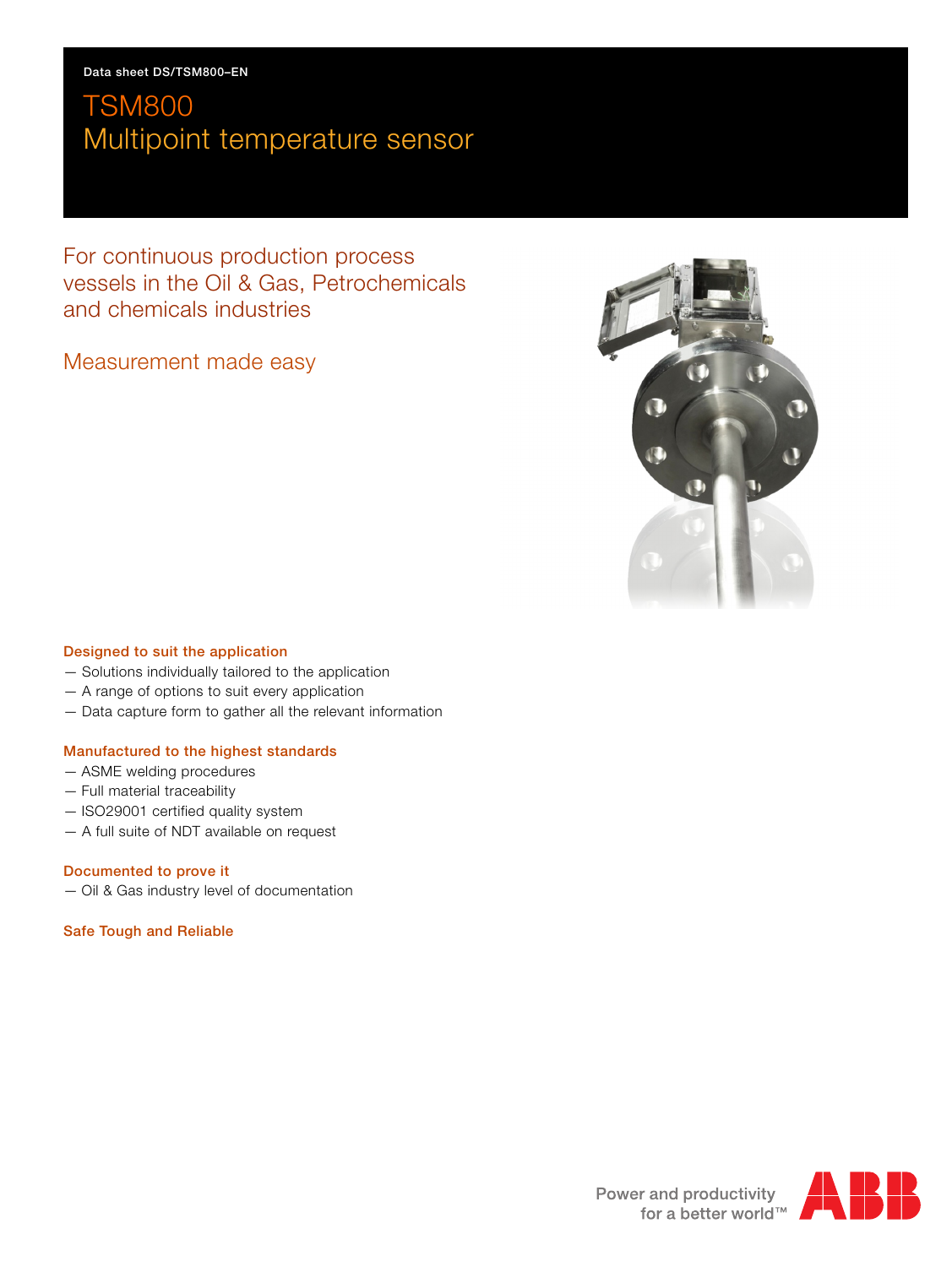# Multipoint temperature

# **What is multipoint?**

- Any instrument that measures more than one temperature point utilizing a single access point into the vessel can be considered as a multipoint. This is distinct from a temperature sensor with two sensors measuring the same point. Normally a multipoint is mounted into a vessel rather than a pipeline.
- The design and dimensions of a multipoint vary depending on the service required, position of the sensors, size and shape of the vessel, corrosion, erosion, pressure and temperature environment within the vessel and the plant communication output required.
- Multipoints are engineered solutions, the quality of which depends on the chosen supplier.

### **What measurement methods are there?**

- Most multipoints use thermocouple sensors. These sensors are physically flexible, have a wide temperature operating range and are extremely robust.
- There are a wide range of thermocouple types available for different temperature ranges and signal accuracy.
- Typical types of thermocouples are:
	- —Type K –270 to 1370 °C (–454 to 2498 °F) with better than 1.5 °C (34.7 °F) accuracy
	- —Type N –270 to 1300 °C (–454 to 2372 °F) with better than 1.5°C (34.7 °F) accuracy
	- —Type J –270 to 760 °C (–454 to 1400 °F) with better than 1.5 °C (34.7 °F) accuracy
	- —Others available on request
- Some designs can use resistance elements as the primary sensor. These are more accurate over a much reduced temperature range and are not as robust when compared to thermocouple sensors.
- All ABB multipoint sensors use fully metal sheathed cable with ceramic insulation.

#### **What designs are available?**

- Almost limitless; multipoints can be designed to include process piping, reducing even further the number of pressure vessel connections. ABB engineers are available to assist with the design of a system that matches your needs.
- To illustrate the design principles available, ABB offers five basic designs of multipoint covering distinct and typical needs. If your need is not described, don't worry – this is just a starting point.
- The compact thermocouple; designed where space is at a premium. This design uses a single multicore cable to produce a multipoint sensor that can be as thin as 3.18 mm (0.12 in.) in diameter.
- The flexible multipoint; designed primarily for retrofitting into an existing thermowell, with the ability to cater for curvature or deformation in an existing plant.
- The guided tube multipoint; where thermocouple cables are guided within a thermowell. Each individual sensor can be replaced in service without the need to shut the operating plant down.
- The Medusa Thermocouple multipoint; multiple free-hanging sensors from a single process connection can be routed to exactly where they are needed within the vessel.
- The Medusa RTD multipoint; is the same principle as the thermocouple design but using the industry-standard PT100 platinum resistance sensor.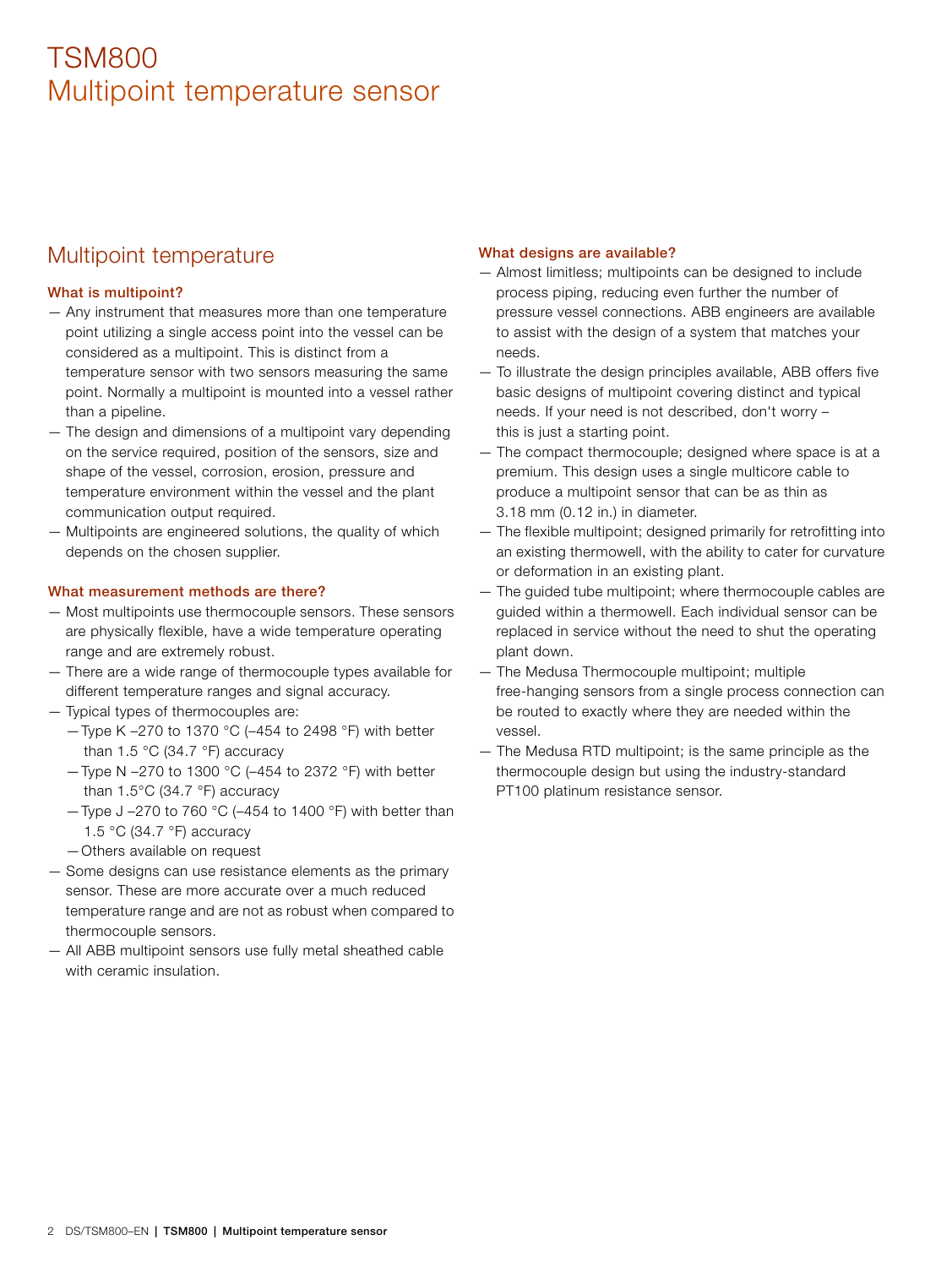#### **Compact Thermocouple multipoint**

- Thermocouple type K, N, J or E.
- Minimum distance between points 26 mm (1 in.).
- $-$  Tolerance on point position  $\pm 25$  mm (1 in.).
- Minimum bend radius 10 times sheath diameter.
- Maximum pressure 69 bar (1,000 psi).
- 3.18 mm (0.125 in.) cable up to 7 measuring points maximum length 487 m (1600 ft.).
- 4.78 mm (0.188 in.) cable up to 10 measuring points maximum length 213 m (700 ft.).
- 6.35 mm (0.250 in.) cable up to 16 measuring points maximum length 121 m (400 ft.).



**Fig. 1: Cross-sections of cable and junctions**

#### **Flexible thermocouple multipoint**

- Thermocouple type K, N or J others on request.
- 3 mm (0.11 in.) cable sensors arranged along a flexible band and pushed to the outer wall of the thermowell by a spring arrangement.
- Minimum distance between points 100 mm (4 in.).
- Tolerance of point position 25 mm (1 in.).
- Maximum pressure dependant on external thermowell.
- Minimum bend radius 600 mm (2 ft.).
- Maximum sensor length 20 m (65 ft.).
- Maximum number of measurement points 5 for thermowell diameter less than 50 mm (2 in.) Schedule 80 and 6 points for larger sizes (may depend on connection flange or coupling size).



**Fig. 2: Flexible thermocouple multipoint**

#### **Guided tube thermocouple multipoint**

- Thermocouple type K, N or J others on request.
- 3 mm (0.12 in.) cable sensors guided to the thermowell wall by 6 mm (0.23 in.) tubes, to allow for removal while the process is still running.
- Minimum distance between points 50 mm (2 in.).
- Tolerance of point position 25 mm (1 in.).
- Maximum pressure dependent upon external thermowell, supplied by ABB. Thermowell design pressure is dependent upon process temperature, material chosen and thickness of material. Please specify design pressure and temperature upon request for quotation.
- Minimum bend radius not applicable as normally this unit is straight to enable sensor exchange.
- Maximum sensor length 22 m (72 ft.).
- Maximum number of measuring points see Table 1:

| Min. flange<br>size (ANSI) | Max. flange<br>size (ANSI) | Max.<br>number of<br>points | Max. length   | <b>Thermowell</b><br>pipe size<br>(ANSI) | Max. Pipe<br><b>Schedule</b><br>(ANSI) |
|----------------------------|----------------------------|-----------------------------|---------------|------------------------------------------|----------------------------------------|
| $1 \frac{1}{2}$ in.        | 3 in.                      | 4                           | 22 m (72 ft.) | $1$ in.                                  | 10                                     |
| 2 in.                      | 3 in.                      | 6                           | 22 m (72 ft.) | $1^{1/2}$ in.                            | 80                                     |
| 3 in.                      |                            | 10                          | 22 m (72 ft.) | 2 in.                                    | 80                                     |
| 4 in.                      |                            | 12                          | 22 m (72 ft.) | $2^{1/2}$ in.                            | 80                                     |
| 4 in.                      | -                          | 16                          | 22 m (72 ft.) | 3 in.                                    | 80                                     |
| 6 in.                      |                            | 16                          | 22 m (72 ft.) | 4 in.                                    | 80                                     |

**Table 1: Maximum number of measuring points**



6 O/diameter x 5 I/diameter guide tubes

**Fig. 3: Guided tube thermocouple multipoint**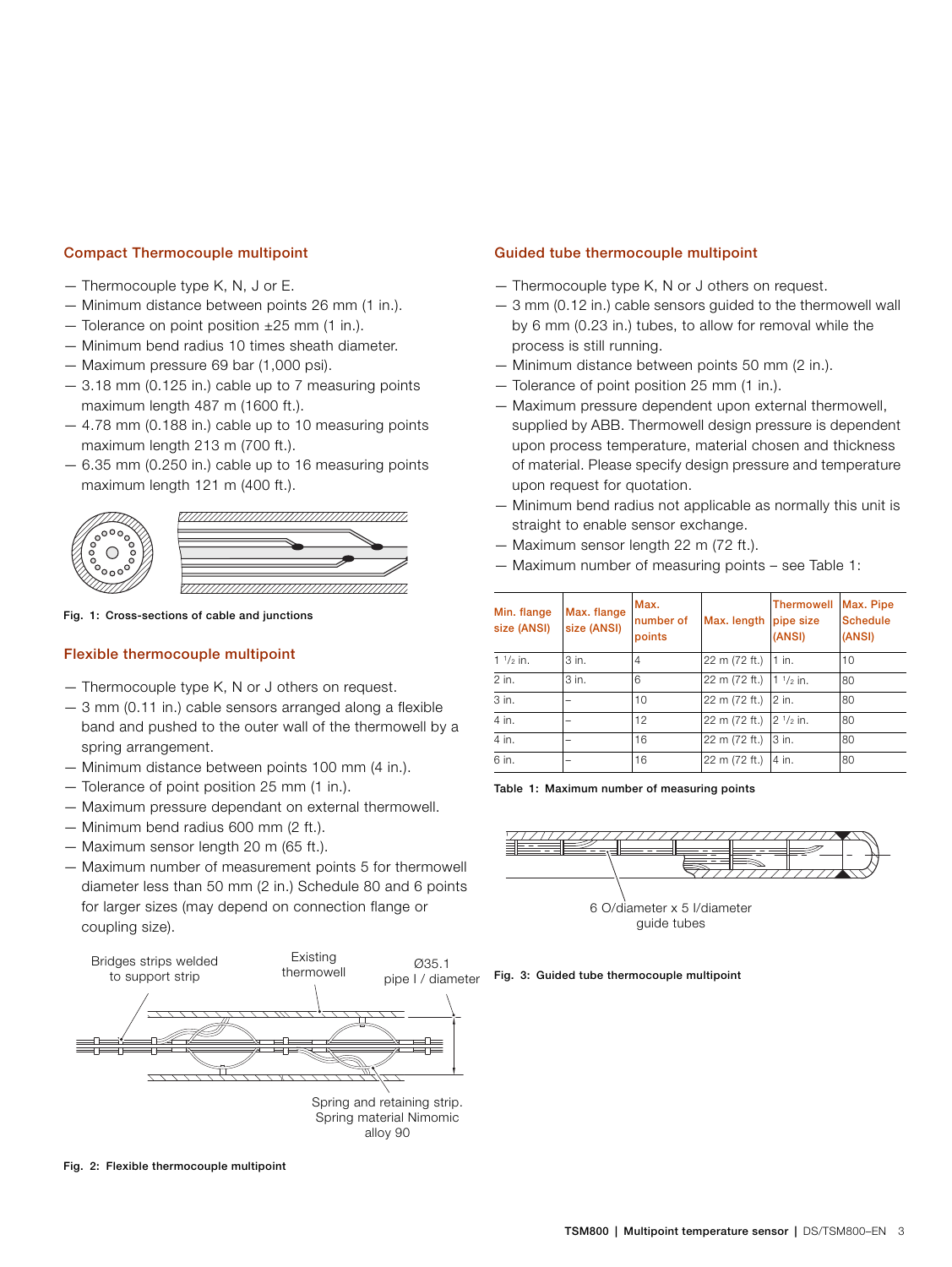#### **Medusa thermocouple multipoint**

- Thermocouple type K, N or J others on request.
- 3 mm (0.12 in.) or 6 mm (0.23 in.) cable sensors, free-hanging for routing to the desired position within the vessel.
- Tolerance of point position 5 mm (0.2 in.).
- Maximum pressure 69 bar (1,000 psi).
- Minimum bend radius 30 mm (1.18 in.) for 3 mm (0.012 in.) cable or 60 mm (2.36 in.) for 6 mm (0.23 in.) cable.
- Maximum sensor length 40 m (130 ft.).
- Maximum number of sensor points 3 mm (0.12 in.) cable see Table 2:
- Maximum number of sensor points 6 mm (0.23 in.) cable see Table 3:

| Min. flange<br>size (ANSI) | Max. flange<br>size (ANSI) | Max. number<br>of points | Max.<br>length |
|----------------------------|----------------------------|--------------------------|----------------|
| $3/4$ in.                  | 1 $1/2$ in. NPT            | 5                        | 40 m (130 ft.) |
| $1$ in.                    |                            | 5                        | 40 m (130 ft.) |
| $1 \frac{1}{2}$ in.        |                            | 8                        | 40 m (130 ft.) |
| $2$ in.                    |                            | 12                       | 40 m (130 ft.) |
| 3 in.                      |                            | 16                       | 40 m (130 ft.) |
| 4 in.                      |                            | 16                       | 40 m (130 ft.) |
| 6 in.                      |                            | 16                       | 40 m (130 ft.) |

**Table 2: Maximum number of sensor points 3 mm (0.12 in.) cable**

| Min. flange<br>size (ANSI) | Max. flange<br>size (ANSI) | Max. number<br>of points | Max.<br>length |
|----------------------------|----------------------------|--------------------------|----------------|
| $1$ in.                    |                            | 3                        | 40 m (130 ft.) |
| $1 \frac{1}{2}$ in.        |                            | 4                        | 40 m (130 ft.) |
| 2 in.                      |                            | 6                        | 40 m (130 ft.) |
| 3 in.                      |                            | 10                       | 40 m (130 ft.) |
| 4 in.                      |                            | 15                       | 40 m (130 ft.) |
| 6 in.                      |                            | 15                       | 40 m (130 ft.) |

**Table 3: Maximum number of sensor points 6 mm (0.23 in.) cable**



**Fig. 4: Medusa thermocouple multipoint**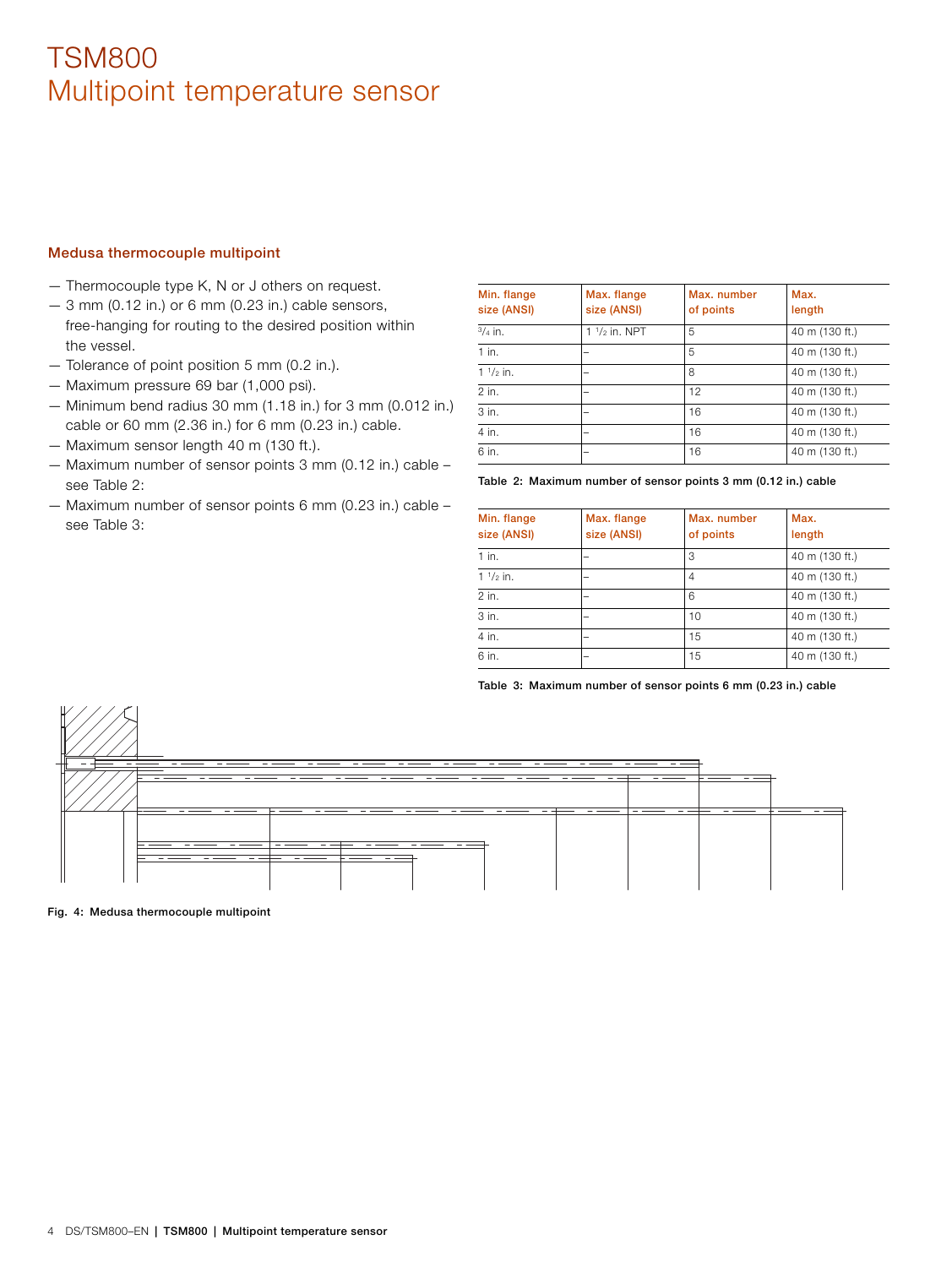#### **Medusa RTD multipoint**

- PT100 class A as standard other RTD available on request.
- 6 mm (0.23 in.) cable sensors free hanging for routing to the required position within the vessel.
- Tolerance of point position 5 mm (0.2 in.).
- Maximum pressure 69 bar (1,000 psi).
- Minimum bend radius 60 mm (2.36 in.) for 6 mm (0.23 in.) cable.
- Maximum sensor length 40 m (130 ft.).
- Maximum number of sensor points 6 mm (0.23 in.) cable see Table 4:

| Min. flange<br>size (ANSI) | Max. flange<br>size (ANSI) | Max. number<br>of points | Max.<br>length |
|----------------------------|----------------------------|--------------------------|----------------|
| $1$ in.                    |                            | 3                        | 40 m (130 ft.) |
| $1 \frac{1}{2}$ in.        |                            | 4                        | 40 m (130 ft.) |
| 2 in.                      |                            | 6                        | 40 m (130 ft.) |
| 3 in.                      |                            | 10                       | 40 m (130 ft.) |
| 4 in.                      |                            | 15                       | 40 m (130 ft.) |
| 6 in.                      |                            | 15                       | 40 m (130 ft.) |

**Table 4: Maximum number of sensor points 6 mm (0.23 in.) cable**

#### **Special design multipoint**

- Where none of the designs above meet the needs of your application ABB can work with you to provide a solution.
- Please give as much information as you can to our local representative to be passed to the Engineering team.
- A hand-drawn sketch is of great assistance to our team, together with as much information on the vessel, process and measurement required as possible.
- Truly innovative solutions are possible and, given time, our Engineers can provide a suggestion that, working with you, can be refined to a solution.

#### **Hazardous area classifications**

- Intrinsic safety can be provided by using transmitters designed and manufactured by ABB. Each individual sensor can be connected to a transmitter to provide a 4 to 20 mA output with HART. The transmitters are mounted in an enclosure rated to a minimum of IP65.
- Increased safety can be provided by terminating thermocouple or RTD cables using suitable certified connectors. The connectors are mounted in an enclosure rated to a minimum of IP65.
- Explosion-proof safety can be supplied by using an enclosure certified for the appropriate certification body.
- All ABB multipoints are constructed in such a way that a gas-tight seal is maintained between the process and the instrument enclosure. The guided tube design benefits from this and the thermowell provided by ABB.
- Sensor elements are considered as simple apparatus in that they are incapable within themselves of producing or storing enough energy to produce a spark.
- All temperature multipoint systems should be grounded to the plant via the connection provided to prevent any build-up of static electrical energy that could cause a spark.
- Different zones and different certification bodies require different approaches. ABB engineers, while trained in hazardous area approvals, are not qualified to offer assistance with the design of safety related systems or recommend specific approaches to solving safety issues. They can advise on what is available and at what cost. More detailed discussion of these issues must be through a certified safety engineer.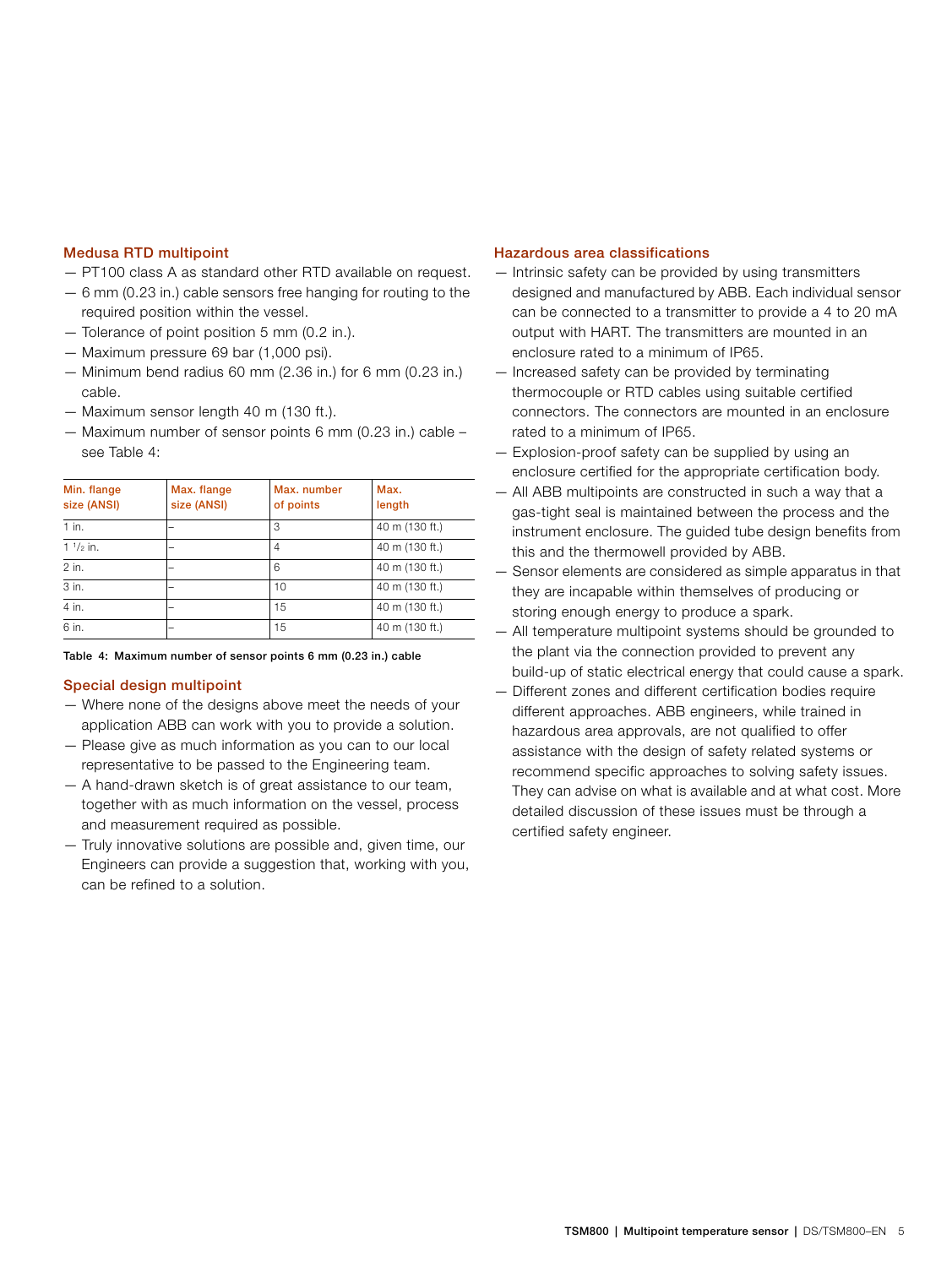#### **Thermowell materials**

- Thermowell materials need to be considered in the context of the plant installation. Physical strength to resist the pressure of the process. Corrosion considerations and erosion need to be taken into account.
- Working in cooperation with client engineers ABB engineers can advise on the consequences of material selection on product price. Plant engineers have the ultimate responsibility for material suitability ABB engineers can assist with this process and discuss the implications of various choices available.
- ABB has a policy of total integrity in business dealings, including technical integrity. ABB engineers will point out decisions that conflict with design codes and offer a compliant solution. However, we will accommodate local expertise and adhere to local decisions where these decisions are given to ABB in writing. We strongly recommend that the advice of ABB engineers is taken into serious consideration and that the safety implications of deviations from codes are considered very carefully.
- Almost any material can be used to make a thermowell; ABB thermowells are exclusively manufactured from metals. ABB has welding procedures for stainless steels and high nickel alloys in various forms and thicknesses. Coating of base materials with hard erosion resisting materials is not uncommon. Painting of atmospheric exposed parts is also not uncommon.
- Whatever the needs of your process ask our engineers to assist.

### **Head mounted transmitters**

- Where required, head-mounted transmitters can be included in the scope of a multipoint measurement system.
- Converting week sensor signals into robust plant communications signals at the first opportunity is advantageous.
- ABB head-mounted transmitters are designed and manufactured for the needs of process industries with a minimum of HART communications.
- The TTH200 is a single sensor input device with 4 to 20 mA output and HART. A digital display can be connected to the device without loading the current output – refer to [DS/TTH200-EN](http://search.abb.com/library/Download.aspx?DocumentID=DS/TTH200-EN&LanguageCode=en&DocumentPartId=&Action=Launch) for further details.
- The TTH300 transmitter can accommodate two sensor inputs and provide automatic redundancy if it detects a failure with one of the sensors. A digital display with local programming functions is available that will not load the current output. Full bus technology is also available with a fieldbus version of the TTH300 in either Foundation Fieldbus or Profibus – refer to [DS/TTH300-EN](http://search.abb.com/library/Download.aspx?DocumentID=DS/TTH300-EN&LanguageCode=en&DocumentPartId=&Action=Launch) for further details.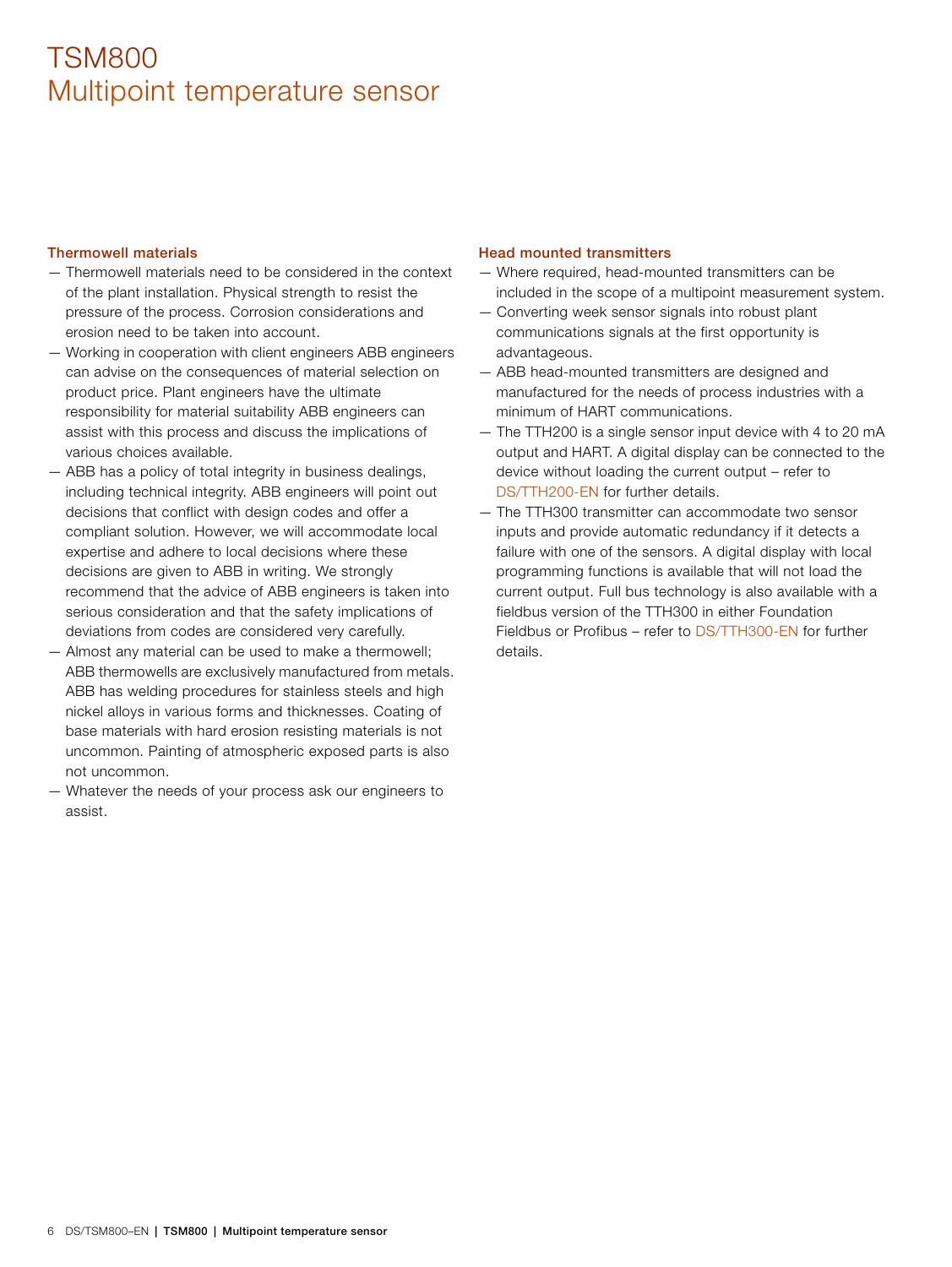# Ordering guide

|                                      |               | <b>Main code</b> |                |               |                |                |
|--------------------------------------|---------------|------------------|----------------|---------------|----------------|----------------|
| <b>Sensor</b>                        | <b>TSM800</b> | <b>XX</b>        | <b>XX</b>      | <b>XXXXXX</b> | <b>XX</b>      | <b>XXX</b>     |
| <b>Hazardous</b> area                |               |                  |                |               |                |                |
| Safe Area                            |               | 0 <sup>0</sup>   |                |               |                |                |
| <b>IECEX</b> ia                      |               | 11               |                |               |                |                |
| <b>IECEX d</b>                       |               | 12               |                |               |                |                |
| ATEX ia                              |               | 21               |                |               |                |                |
| ATEX d                               |               | 22               |                |               |                |                |
| FM intrinsically safe                |               | 31               |                |               |                |                |
| FM flame-proof                       |               | 32               |                |               |                |                |
| FMc intrinsically safe               |               | 4 1              |                |               |                |                |
| FMc flame-proof                      |               | 42               |                |               |                |                |
| Design style                         |               |                  |                |               |                |                |
| Compact thermocouple                 |               |                  | C T            |               |                |                |
| Flexible thermocouple                |               |                  | FT <sub></sub> |               |                |                |
| Guided tube replaceable thermocouple |               |                  | G T            |               |                |                |
| Medusa Thermocouple                  |               |                  | M T            |               |                |                |
| Medusa RTD                           |               |                  | M R            |               |                |                |
| Customer specific                    |               |                  | Z 9            |               |                |                |
| <b>Total length</b>                  |               |                  |                |               |                |                |
| Concentric longest length in mm      |               |                  |                | Lnnnnn        |                |                |
| <b>Material source restrictions</b>  |               |                  |                |               |                |                |
| None                                 |               |                  |                |               | Y <sub>0</sub> |                |
| Only European Union or US materials  |               |                  |                |               | E 1            |                |
| Other                                |               |                  |                |               | Z 9            |                |
| <b>Measuring points</b>              |               |                  |                |               |                |                |
| Number of measuring points           |               |                  |                |               |                | N <sub>n</sub> |
| <b>Quotation number</b>              |               |                  |                |               |                |                |
| Quotation number provided by PMU     |               |                  |                |               |                |                |